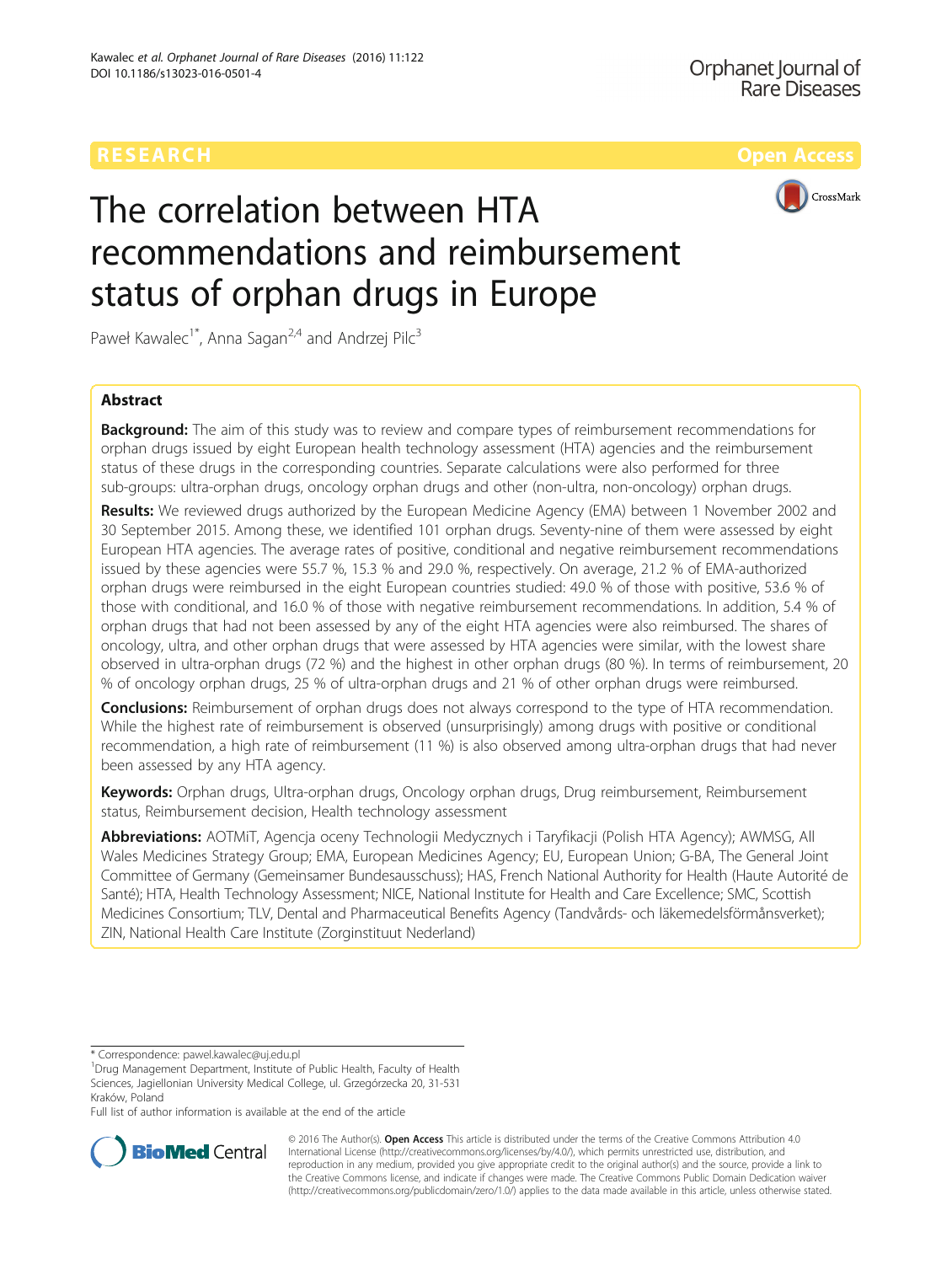## Background

While the definition of orphan diseases varies between countries, it is generally accepted that diseases affecting between 1 and 8 persons per 10 000 are regarded as orphan or rare diseases. Within the European Union (EU), orphan conditions are defined by the EMA as lifethreatening or chronically debilitating conditions that affect no more than 5 in 10 000 people (which is equivalent to approximately no more than 250 000 in the EU (for each condition)) [[1\]](#page-10-0). Making recommendations on the reimbursement of orphan drugs may be difficult for European Health Technology Assessment (HTA) agencies because of the lack of sufficient clinical and cost data. Prices of orphan drugs are often high, when we compare them with prices of non-orphan drugs, due to small therapy populations. As a result, decisions on the public reimbursement and the number of reimbursed orphan drugs vary between EU member states.

Almost all of the eight European HTA agencies issued in the period of the study (from the beginning of August 2015 till the end of December 2015) three types of recommendations: positive, partially positive (conditional) and negative. The Dutch HTA agency did not issue negative recommendations while the Swedish one did not issue partially positive recommendations. Information on the types of recommendations issued in the eight countries is summarized in Table [1.](#page-2-0)

The aim of this study was to evaluate the relationship between the reimbursement recommendations of HTA agencies in eight countries in Europe and the reimbursement status of orphan drugs in these countries, i.e. the accessibility of such drugs for patients. In this study we answered the question if the positive recommendation of a HTA agency translates to the positive reimbursement decision in case of orphan drugs.

The study covers the following countries and HTA agencies: Germany - G-BA (Gemeinsamer Bundesausschuss), France – HAS (Haute Autorité de Santé); the Netherlands – ZIN (Zorginstituut Nederland;), Poland – AOTMiT (Agencja Oceny Technologii Medycznych i Taryfikacji;); Sweden – TLV (Dental and Pharmaceutical Benefits Agency), and three of the four countries of the United Kingdom (England – NICE (National Institute for Health and Care Excellence), Scotland – SMC (Scottish Medicines Consortium), and Wales – AWMSG (All Wales Medicines Strategy Group).

## Methods

The analysis was based on a review of the Orphanet database. During the first stage of this review, we identified all EMA-authorized drugs that were designated as orphan drugs. The review covered drugs authorized between 1 November 2002, which is when the EMA registered the first orphan drug, and 30 September 2015. For all identified orphan drugs, we collected the following information publicly available on chosen agencies` websites in each of the eight countries: (1) was it assessed by the HTA agency? (2) what type of reimbursement recommendation (positive, conditional, or negative; see Table [1](#page-2-0)) was issued by the HTA agency for this particular drug? and (3) is the drug actually reimbursed? The same data was then collected separately for three subgroups of orphan drugs: oncology orphan drugs, ultraorphan drugs, and non-ultra and non-oncology orphan drugs.

Following the National Institute for Health and Care Excellence (NICE) definitions, we have used the following disease prevalence rates for including a drug in our analysis: prevalence of less than 5 per 10 000 for orphan drugs and less than 1 per 50 000 for ultra-orphan drugs [[1\]](#page-10-0). Information on the prevalence of diseases (i.e. classification as an orphan disease) was taken from the Orphanet database and information on the indications for all selected orphan drugs was taken from the EMA's website [\(http://www.ema.europa.eu/ema\)](http://www.ema.europa.eu/ema).

## Results

We have identified 101 EMA-authorized orphan drugs in the period studied. The eight HTA agencies evaluated between 19.8 % and 74.3 % of all identified orphan drugs. The HAS (France) assessed the highest number of orphan drugs (75), while the NICE (England) assessed only 20 (Fig. [1](#page-2-0)). Among the 101 orphan drugs identified, 22 (22 %) have not been assessed by any of eight HTA agencies.

The average rates of positive, conditional, and negative recommendations issued by the HTA agencies were 55.7 %, 29.0 %, and 15.3 %, respectively. The highest rate of positive recommendations was found in Germany (100 %), and the lowest in the Netherlands (13.2 %). However, the Dutch ZIN agency issued 73.7 % of conditional recommendations, which is the highest rate of conditional recommendations among the eight HTA agencies (Table [2\)](#page-3-0).

Overall, it appears that the higher the number of assessed drugs, the lower the probability of positive and conditional HTA recommendations (Fig. [2\)](#page-4-0).

The analysis does not warrant any statements about causal relationship between the existence of special HTA criteria and the share of positive and/or conditional HTA recommendations or the number of reimbursed orphan drugs. However, out of the three countries that have special HTA criteria for orphan drugs (France, Germany and Scotland), two (France and Germany) have very high rates of positive and conditional HTA recommendations for such drugs (Figs. [2](#page-4-0) and [3](#page-4-0)).

Countries that have special criteria for orphan drugs in the reimbursement process seem to have higher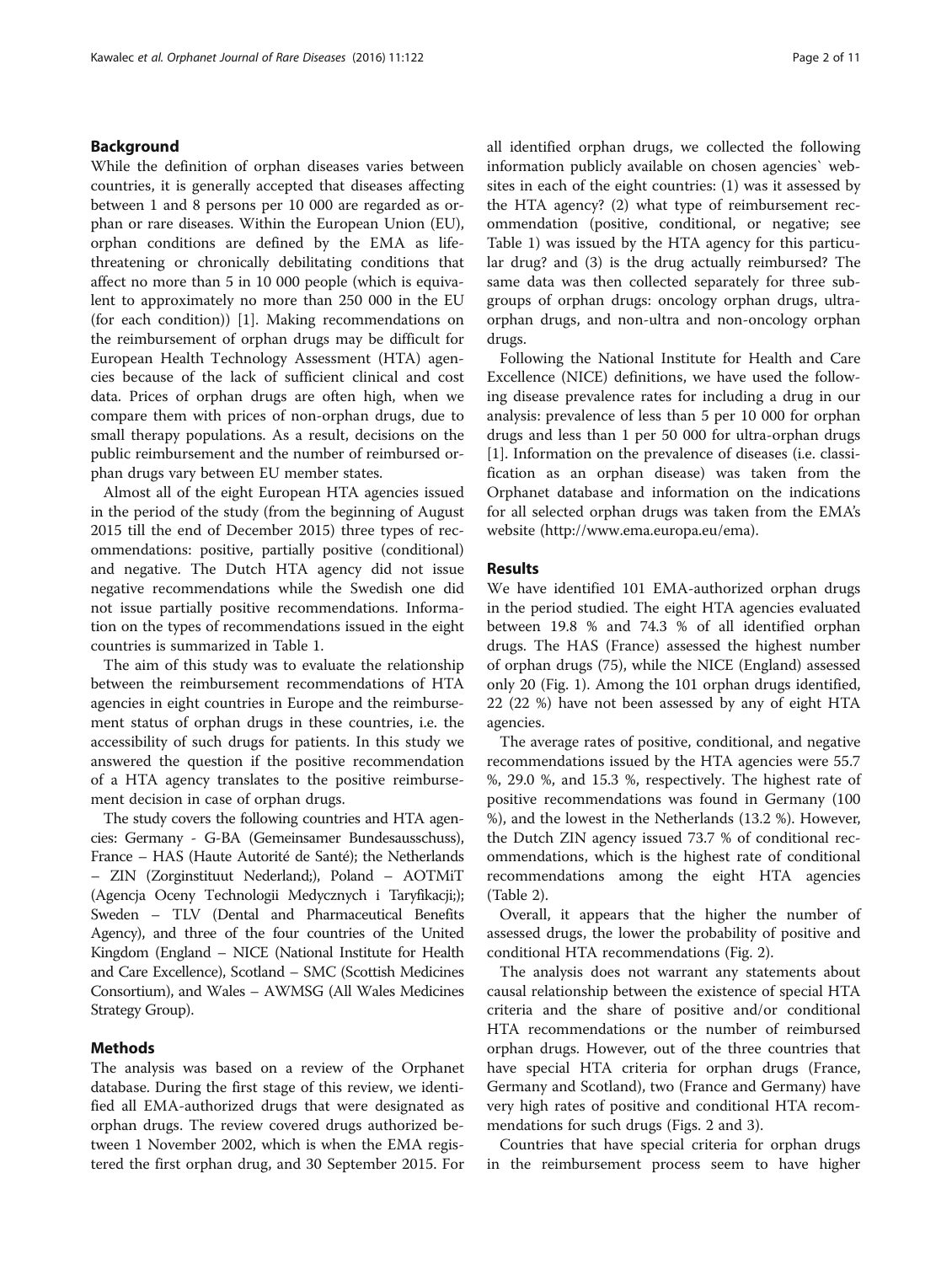| Country         | Types of positive recommendations issued                                                                                                                                     | Types of partially positive / conditional<br>recommendations issued                                     | Types of negative recommendations<br>issued                             |  |  |  |
|-----------------|------------------------------------------------------------------------------------------------------------------------------------------------------------------------------|---------------------------------------------------------------------------------------------------------|-------------------------------------------------------------------------|--|--|--|
| Germany         | - Major additional clinical benefit<br>- Significant additional clinical benefit<br>- Marginal additional clinical benefit                                                   | - Additional clinical benefit not quantifiable                                                          | - No additional clinical benefit<br>- Lower additional clinical benefit |  |  |  |
| France          | - Major improvement of medical benefit<br>- Important improvement of medical benefit<br>- Moderate improvement of medical benefit                                            | - Minor improvement of medical benefit                                                                  | - No improvement of medical benefit                                     |  |  |  |
|                 | Netherlands - Inclusion on List $1Bb$ – non-interchangeable<br>drug with added therapeutic value<br>- Inclusion on List 1B <sup>b</sup> with financial access<br>arrangement | - Inclusion on List $1A^a$ – interchangeable<br>drug with equivalent therapeutic value                  | Not issued                                                              |  |  |  |
| Poland          | - Major additional clinical benefit<br>- Significant additional clinical benefit<br>- Marginal additional clinical benefit                                                   | - Additional clinical benefit not quantifiable<br>- Minor improvement of medical benefit,<br>high price | - Not recommended                                                       |  |  |  |
| Sweden          | - Major additional clinical benefit<br>- Significant additional clinical benefit<br>- Marginal additional clinical benefit                                                   | Not issued                                                                                              | - No improvement of medical benefit<br>and very high cost               |  |  |  |
| UK-England      | - Recommended                                                                                                                                                                | - Recommended for restricted use<br>- Recommended for restricted use with<br>Patient Access Scheme      | - Not recommended (or not<br>recommended because of no<br>submission)   |  |  |  |
| UK-Wales        | - Recommended                                                                                                                                                                | - Recommended for restricted use<br>- Recommended for restricted use with<br>Patient Access Scheme      | - Not recommended (or not<br>recommended because of no<br>submission)   |  |  |  |
| UK-<br>Scotland | - Recommended<br>- Recommended with Patient Access Scheme                                                                                                                    | - Recommended for restricted use<br>- Recommended for restricted use with<br>Patient Access Scheme      | - Not recommended (or not<br>recommended because of no<br>submission)   |  |  |  |

<span id="page-2-0"></span>Table 1 Types of HTA recommendations for orphan drugs issued in the analyzed period

Sources: Websites of HTA agencies of the eight countries included in the table

Notes: <sup>a</sup>List 1A includes generics, parallel imported medicines and new dosages of medicines that are already included in the reimbursement list. A shortened reimbursement procedure is possible for such drugs, whereby the Ministry of Health, Welfare and Sport decides on the inclusion of the drug in the Medicine Reimbursement System without the input of the Health Care Insurance Board; 90% of the medicines in this category are fully reimbursed. Products in this category are clustered and reimbursed at an average price. <sup>b</sup>Products which cannot be clustered, but are reimbursed at the market price, are published on List 1B. Conditions for including a medicine in List 1B are based on the assessment of the therapeutic value and cost-effectiveness. If the therapeutic value of the medicine is too low, it will not be eligible for reimbursement. Maximum wholesale prices are the only cap on the reimbursement price

shares of orphan drugs (as a share of all assessed orphan drugs) that are actually reimbursed – as a share of all assessed orphan drugs (Germany, Netherlands, Sweden; Fig. [4](#page-5-0)). The existence of special criteria for orphan drugs in the reimbursement process seems to play a lesser role for non-assessed orphan drugs (Fig. [5](#page-5-0)). The existence of special criteria for orphan drugs in the HTA and reimbursement processes may therefore have some impact on the access to such drugs for patients.

If all positive HTA recommendations translated into actual reimbursement, the Netherlands and Poland would have the lowest number of reimbursed orphan

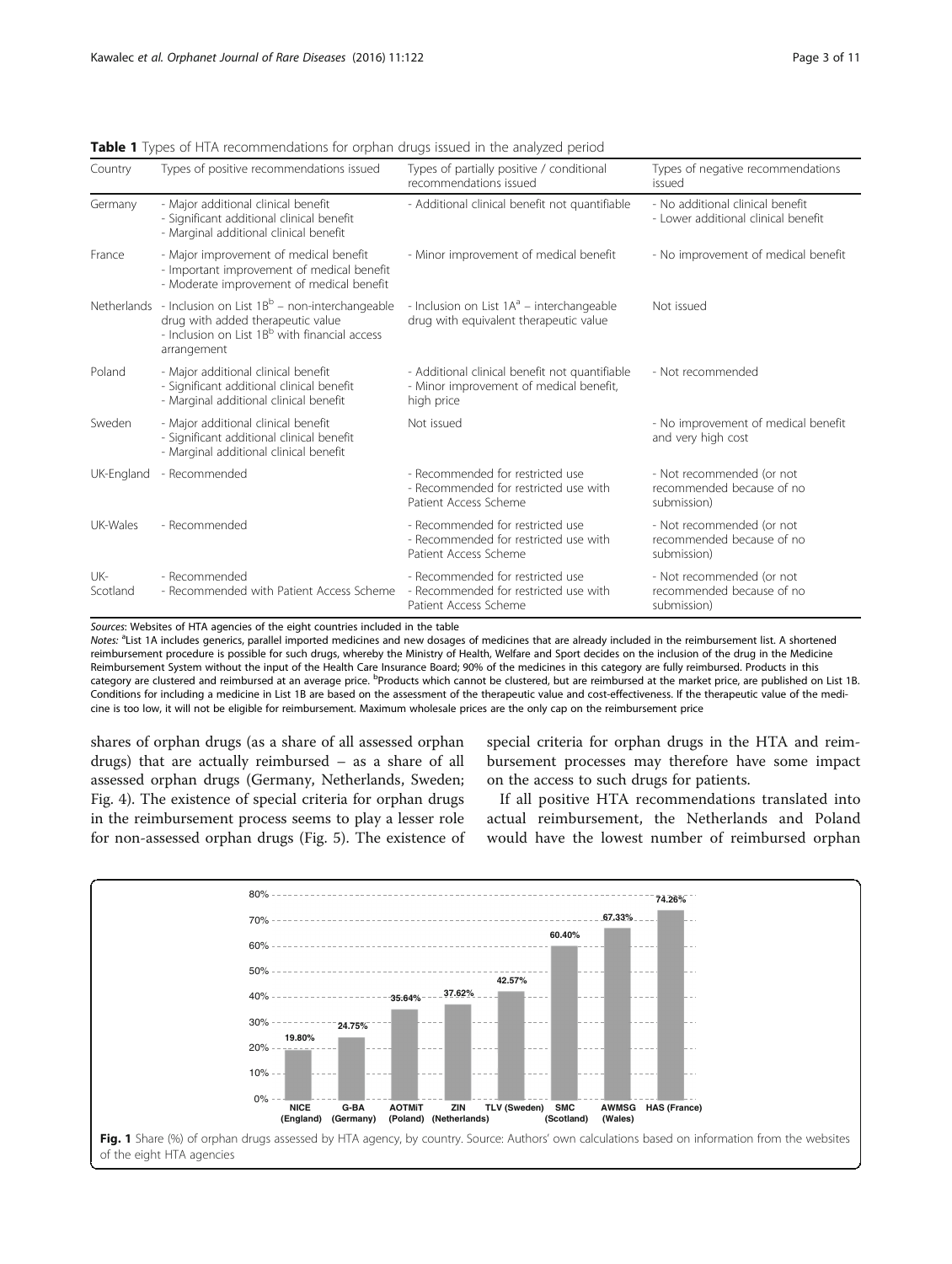<span id="page-3-0"></span>Table 2 Number and share (%) of assessed and reimbursed orphan drugs by type of HTA recommendation, by country

| Country <sup>a</sup> | Assessed<br>orphan<br>drugs (out<br>of 101) |    | Assessed orphan drugs |    |             |          |          |                          | Reimbursed orphan drugs |            |                       |          |    |             |              |          |          |                             |                |
|----------------------|---------------------------------------------|----|-----------------------|----|-------------|----------|----------|--------------------------|-------------------------|------------|-----------------------|----------|----|-------------|--------------|----------|----------|-----------------------------|----------------|
|                      |                                             |    | Positive              |    | Conditional |          | Negative |                          | Assessed orphan drugs   |            |                       |          |    |             |              |          |          | Not                         |                |
|                      |                                             |    |                       |    |             |          |          |                          | Total number            | Out of 101 | Out of assessed drugs | Positive |    | Conditional |              | Negative |          | assessed<br>orphan<br>drugs |                |
| England              | 20 %                                        | 20 | 60 %                  | 12 | 5 %         |          | 35 %     |                          | 13                      | 13 %       | 65 %                  | 25 %     | 3  | $0\%$       | $\mathbf{0}$ | 14 %     |          | 1%                          | 9              |
| Germany              | 25 %                                        | 25 | 100 %                 | 25 | 0%          | $\circ$  | $0\%$    | 0                        | 20                      | 20 %       | 80 %                  | 76 %     | 19 | $0\%$       | $\mathbf{0}$ | $0\%$    | $\Omega$ | $\%$                        |                |
| Poland               | 36 %                                        | 36 | 19 %                  |    | 36 %        | 13       | 44 %     | 16                       | 23                      | 23 %       | 64 %                  | 71 %     | 5  | 69 %        | 9            | 31 %     |          | 6 %                         | $\overline{4}$ |
| Netherlands          | 38 %                                        | 38 | 13 %                  | 5  | 74 %        | 28       | 13 %     | $\overline{\phantom{a}}$ | 30                      | 30 %       | 79 %                  | 20 %     |    | 75 %        | 21           | 40 %     |          | 10 %                        | 6              |
| Sweden               | 43 %                                        | 43 | 95 %                  | 41 | 0%          | $\Omega$ | 5 %      |                          | 41                      | 41 %       | 95 %                  | 100 %    | 41 | $0\%$       | $\mathbf{0}$ | $0\%$    | $\Omega$ | 0%                          | $\overline{0}$ |
| Scotland             | 60 %                                        | 61 | 51 %                  | 31 | 2 %         |          | 48 %     | 29                       | 11                      | 11 %       | 18 %                  | 19 %     | 6  | 0%          | $\mathbf{0}$ | 10 %     | 3        | 5 %                         | 2              |
| Wales                | 67 %                                        | 68 | 28 %                  | 19 | 9%          | 6        | 63 %     | 43                       | 13                      | 13 %       | 19 %                  | 32 %     | 6  | $0\%$       | $\Omega$     | 12 %     |          | 6 %                         | 2              |
| France               | 74 %                                        | 75 | 85 %                  | 64 | 9 %         |          | 5 %      | 4                        | 20                      | 20 %       | 27 %                  | 30 %     | 19 | $0\%$       | $\circ$      | 25 %     |          | 0%                          | $\overline{0}$ |

Source: Authors' own calculations based on information from the websites of the eight HTA agencies<br>Notes: <sup>a</sup>Countries ordered according to the share of assessed orphan drugs (from lowest to highest)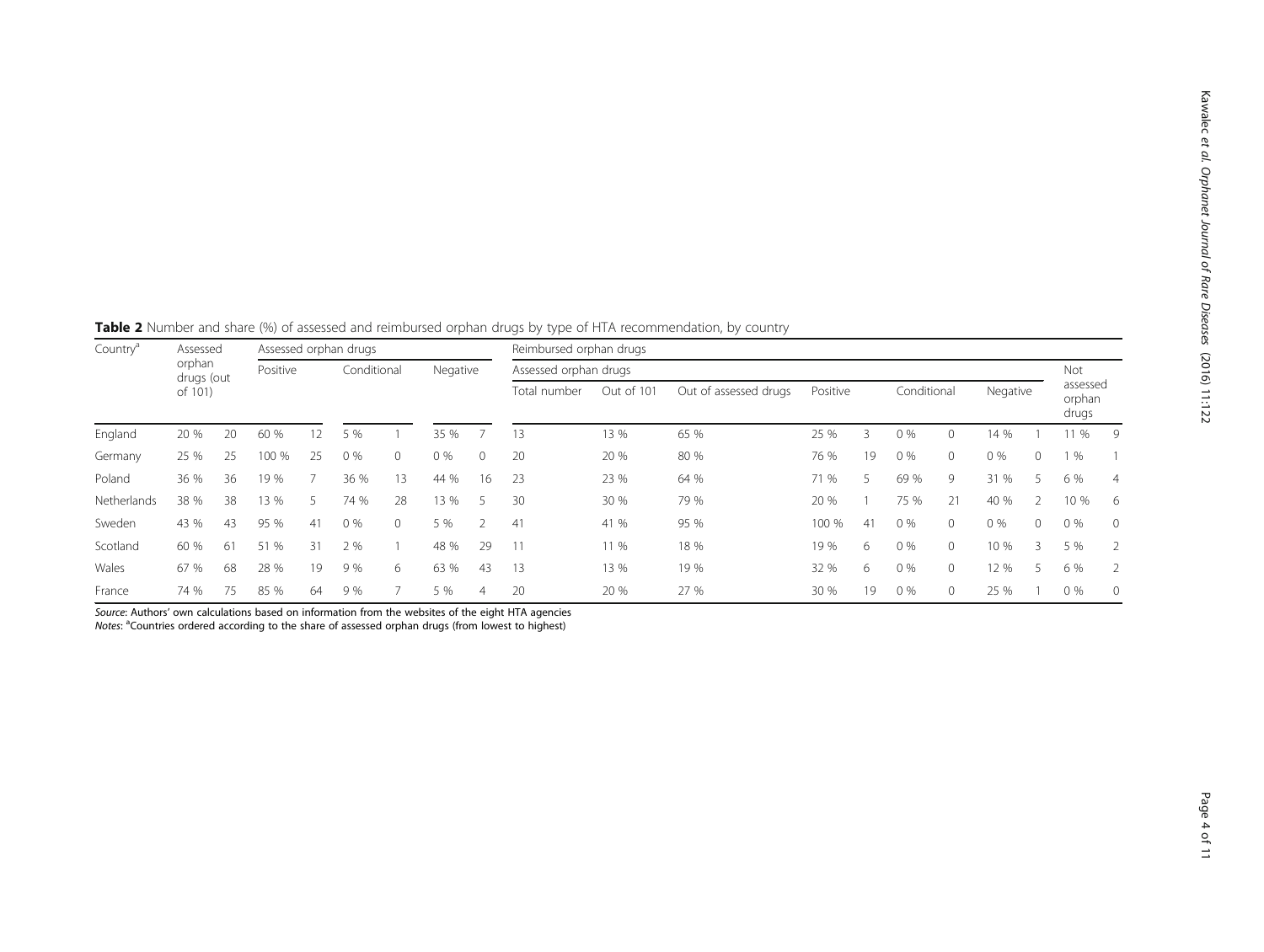<span id="page-4-0"></span>

drugs (5 and 7, respectively) and France the highest (64), followed by Sweden (41) and Scotland (31). However, in most countries, the number of reimbursed orphan drugs was much lower than the number of positive HTA recommendations (e.g. 20 vs. 64 for France). In England, Poland and in the Netherlands the number of reimbursed orphan drugs was higher than the number of positive recommendations (Table [2\)](#page-3-0).

On average, 21.2 % of the total of 101 orphan drugs studied (i.e. EMA-approved orphan drugs) were reimbursed in the European countries. The highest rate of reimbursed orphan drugs was observed in Sweden

(40.6 %) and the Netherlands (29.7 %). The lowest rate was reported in Scotland (10.9 %). In terms of the share of reimbursed orphan drugs in the total number of assessed orphan drugs, the highest values were observed in Sweden (95 %), Germany (80 %) and the Netherlands (79 %) and the lowest in Scotland (18 %), Wales (19 %) and France (27 %) (Table [2\)](#page-3-0).

The highest rate of reimbursement was observed for drugs that obtained a positive or conditional recommendation from a HTA agency (49.0 % and 53.6 %, respectively (for all countries), compared to 16.0 % for negative recommendations). Poland and the

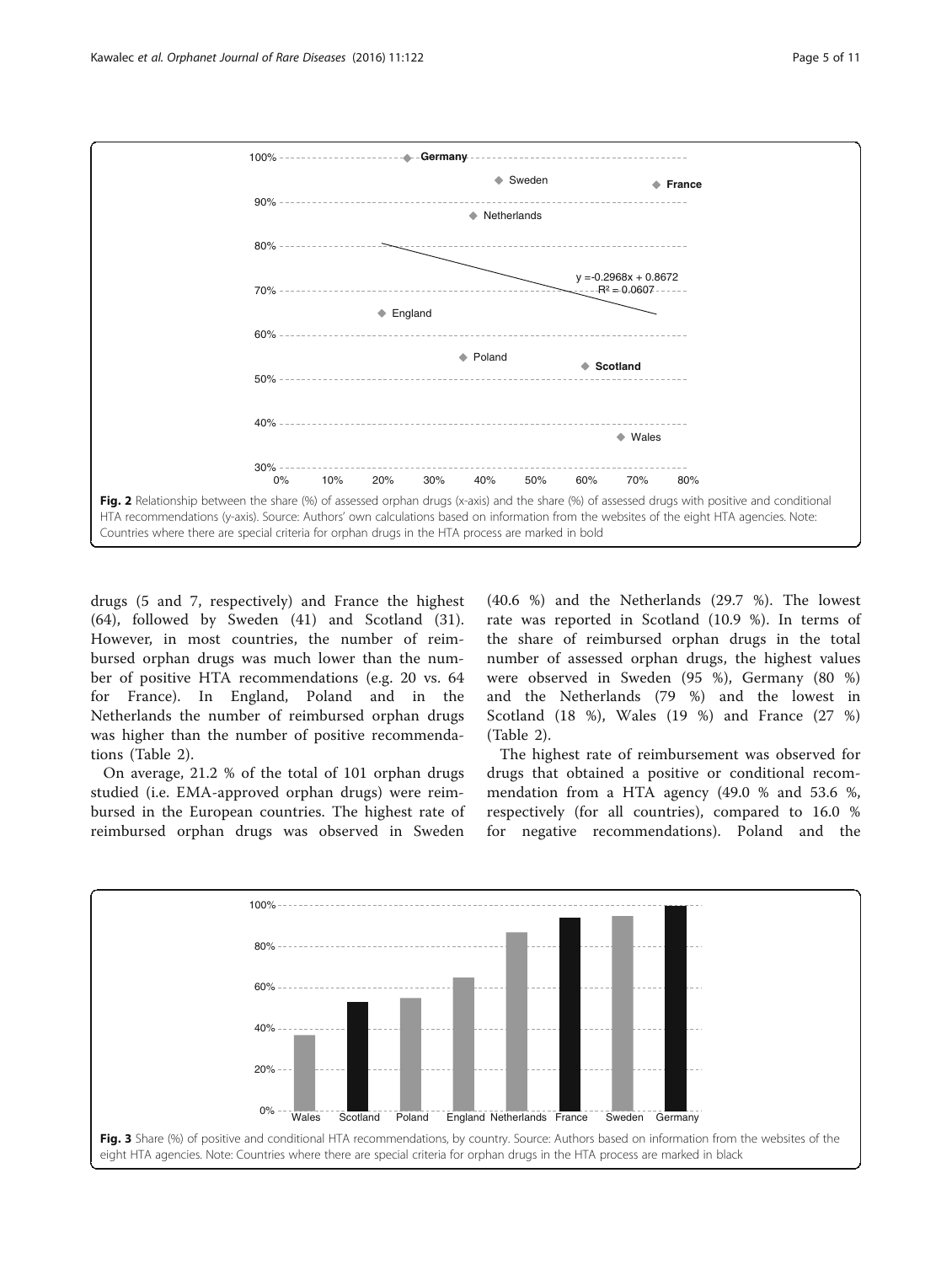<span id="page-5-0"></span>

Netherlands were the countries where the highest shares of drugs with a negative recommendation (31.3 % and 40.0 % of drugs, respectively) were reimbursed from public funds. On average, 5.4 % of orphan drugs that have never been assessed by any HTA agency were reimbursed (Table [2](#page-3-0)).

# Ultra-orphan, oncology, non-ultra and non-oncology orphan drugs

Among the 101 identified orphan drugs, 18 (17.8 %) were classified as ultra-orphan, 34 (33.7 %) were registered with oncologic indications and 50 (49.5 %) were non-ultra and non-oncology orphan drugs. The eight HTA agencies evaluated between 5.6 % (England, Germany) and 72.2 % (Wales, France) of all identified ultra-orphan drugs, between 32.4 % (Germany, Netherlands) and 76.5 % (France) of all identified oncology orphan drugs and between 14.0 % (England) and 74.0 % (France) of all non-ultra and nononcology orphan drugs. Among the ultra-orphan, the oncology and the non-ultra and non-oncology orphan drugs, 5 (28 %), 7 (21 %) and 10 (20 %), respectively, have never been assessed by any of the eight HTA agencies.

The highest rate of reimbursed drugs with positive HTA recommendations is observed among ultra-orphan drugs (53 %), while among other groups this rate ranges from 46 % (oncology orphan drugs) to 49 % (non-ultra, non-oncology orphan drugs). About 5 % of drugs which have never been assessed by an HTA agency is reimbursed from public funds. This rate is much higher for ultra-orphan drugs - 11 % (Table [3\)](#page-6-0).

In terms of access to ultra, oncology, non-ultra and non-oncology orphan drugs, the highest rate of reimbursement is observed in ultra-orphan drugs (25 %). In other groups, i.e. oncology orphan drugs and nonultra, non-oncology orphan drugs this rate is around 20–21 %. Poland has the highest rate of reimbursement for ultra-orphan drugs (50 %) while Germany has the lowest (6 %). In Sweden, 47 % of oncologyorphan drugs are reimbursed from public funds and only 6 % of such drugs are reimbursed in England, Wales and Scotland. The highest rate of reimbursement for non-ultra, non-oncology orphan drugs is observed in Sweden (36 %) and the lowest in Scotland (10 %).

The average rates of positive, conditional and negative recommendations issued by all HTA agencies for

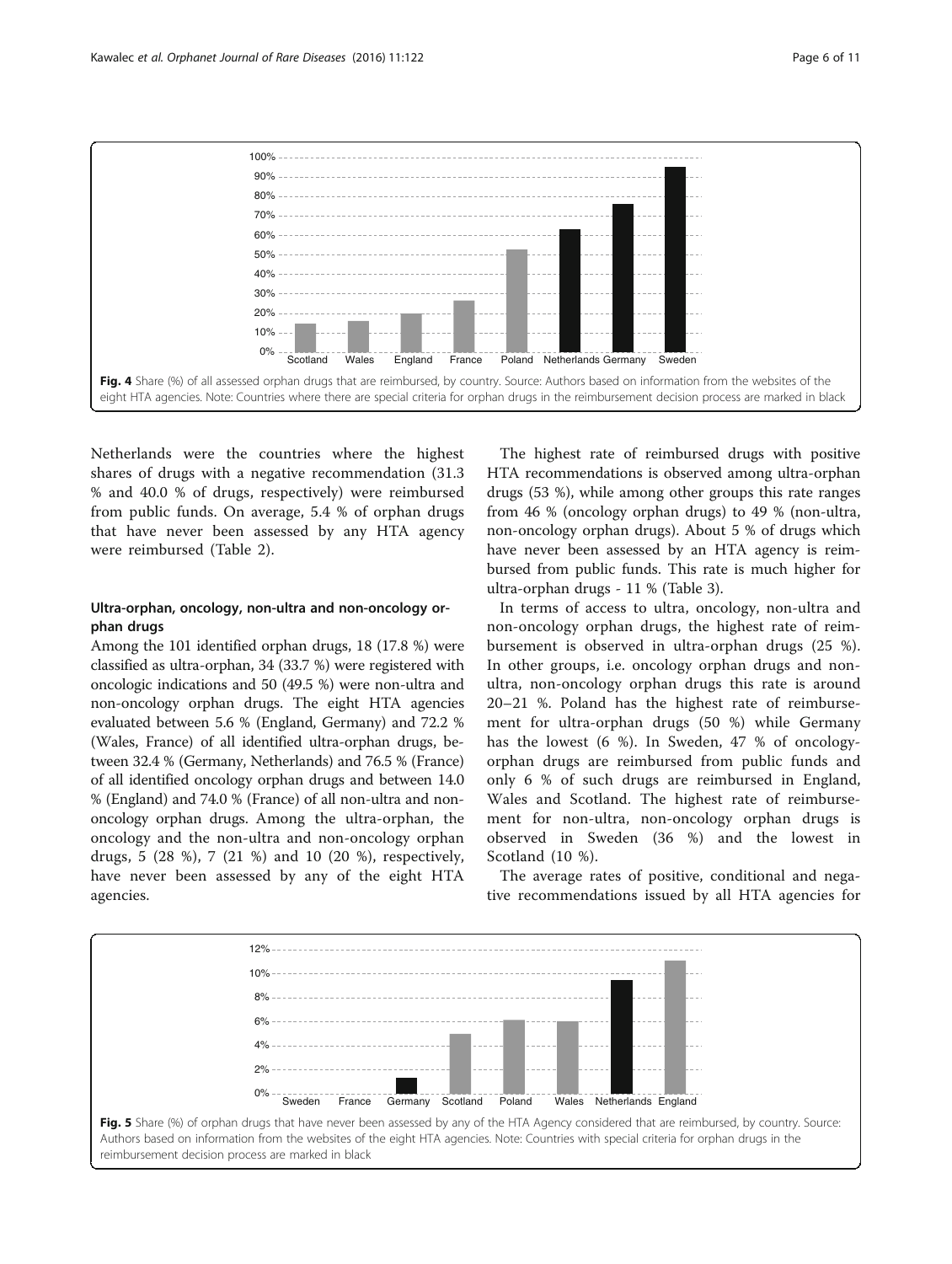<span id="page-6-0"></span>Table 3 Share (%) of reimbursed ultra-orphan, oncology orphan and other orphan drugs by type of HTA recommendation, by country

|                               | All orphan (101) |                                   |       |          | Ultra-orphan |                                   |       |          |       | Oncology orphan                   |       |          | Non-ultra, non-oncology orphan drugs |                                   |      |          |  |
|-------------------------------|------------------|-----------------------------------|-------|----------|--------------|-----------------------------------|-------|----------|-------|-----------------------------------|-------|----------|--------------------------------------|-----------------------------------|------|----------|--|
|                               |                  | Positive Conditional Negative Not |       | assessed |              | Positive Conditional Negative Not |       | assessed |       | Positive Conditional Negative Not |       | assessed |                                      | Positive Conditional Negative Not |      | assessed |  |
| England                       | 25 %             | $0\%$                             | 14 %  | 11 %     | 0%           | 0%                                | $0\%$ | 24 %     | 33 %  | $0\%$                             | 0%    | $0\%$    | 20 %                                 | $0\%$                             | 50 % | 12 %     |  |
| Germany                       | 76 %             | $0\%$                             | 0%    | 1%       | 100 %        | $0\%$                             | $0\%$ | $0\%$    | 73 %  | $0\%$                             | $0\%$ | $0\%$    | 77 %                                 | $0\%$                             | 0%   | 3 %      |  |
| Poland                        | 71 %             | 69 %                              | 31 %  | 6 %      | 100 %        | 100 %                             | 50 %  | 27 %     | 100 % | 67 %                              | 38 %  | $0\%$    | 33 %                                 | 57 %                              | 17 % | 3 %      |  |
| Netherlands                   | 20 %             | 75 %                              | 40 %  | 10 %     | 0%           | 75 %                              | 100 % | 8 %      | $0\%$ | 83 %                              | 33 %  | 17 %     | 33 %                                 | 72 %                              | 0%   | 7 %      |  |
| Sweden                        | 100 %            | 0%                                | $0\%$ | $0\%$    | 100 %        | $0\%$                             | $0\%$ | $0\%$    | 100 % | $0\%$                             | $0\%$ | $0\%$    | 100 %                                | 0%                                | 0%   | 0%       |  |
| Scotland                      | 19 %             | $0\%$                             | 10 %  | 5 %      | 40 %         | $0\%$                             | 20 %  | 13 %     | 9 %   | 0%                                | $0\%$ | 8 %      | 19 %                                 | $0\%$                             | 14 % | $0\%$    |  |
| Wales                         | 32 %             | $0\%$                             | 12 %  | 6 %      | 60 %         | $0\%$                             | $0\%$ | 20 %     | 13 %  | $0\%$                             | 10 %  | 0%       | 29 %                                 | $0\%$                             | 16 % | 7 %      |  |
| France                        | 30 %             | $0\%$                             | 25 %  | 0%       | 18 %         | $0\%$                             | $0\%$ | $0\%$    | 36 %  | $0\%$                             | $0\%$ | $0\%$    | 35 %                                 | 0 %                               | 25 % | $0\%$    |  |
| All<br>countries <sup>a</sup> | 49 %             | 54 %                              | 16 %  | 5 %      | 53 %         | 67 %                              | 19 %  | 11 %     | 46 %  | 41 %                              | 14 %  | 4 %      | 49 %                                 | 57 %                              | 17 % | 5 %      |  |

Source: Authors based on information from the websites of the eight HTA agencies; <sup>a</sup> calculated as the sum of all reimbursed drugs with particular type of recommendation (positive/conditional/negative/no recommendation) from all agencies divided by the sum of all drugs (reimbursed and not reimbursed) with particular type of recommendation from all agencies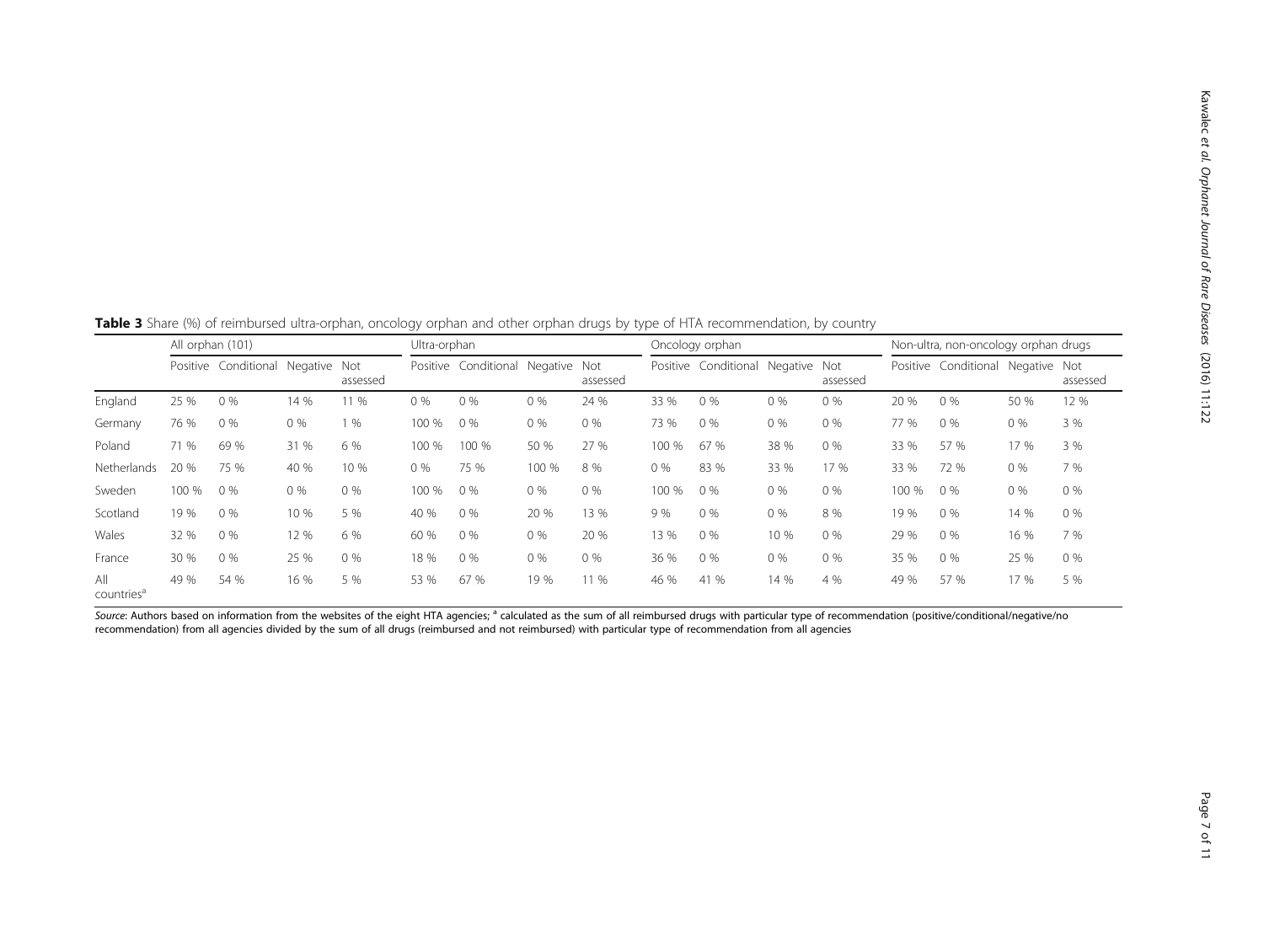

ultra-orphan drugs were 56.1 %, 15.8 % and 28.1 %, respectively. The highest rate of positive recommendations for ultra-orphan drugs was seen in England, Sweden and Germany (100 %) and the lowest in the Netherlands (0 %); however, the Dutch ZIN issued 80 % of conditional recommendations for ultra-orphan drugs. The average rates of positive, conditional and negative recommendations for oncology orphan drugs were, respectively, 60.2 %, 12.8 % and 27.1 %. The highest rate of positive recommendations for oncology orphan drugs was observed in Sweden and Germany (100 %) and the lowest in the Netherlands (18.18 %). In case of non-ultra and non-oncology orphan drugs the average rates of positive, conditional and negative recommendations were, respectively, 53.3 %, 16.7 % and 30.0 % (Fig. 6). The highest rate of positive recommendations for above group of drugs was

observed in Germany (100 %) and the lowest in the Netherlands (13.64 %).

On average, 25 % of EMA-authorized ultra-orphan drugs, 19.9 % of oncology orphan drugs, 20.8 % of non-ultra and non-oncology orphan drugs were reimbursed in the eight countries. The shares of reimbursed ultra-orphan drugs and non-ultra, nononcology orphan drugs in the total number of such drugs with positive, conditional and negative reimbursement recommendations (and in the total number of not assessed ultra-orphan drugs) were on average higher than the respective shares for oncology orphan drugs (Fig. 7).

#### **Discussion**

In many European countries HTA is used to assess the value of new technologies, including orphan

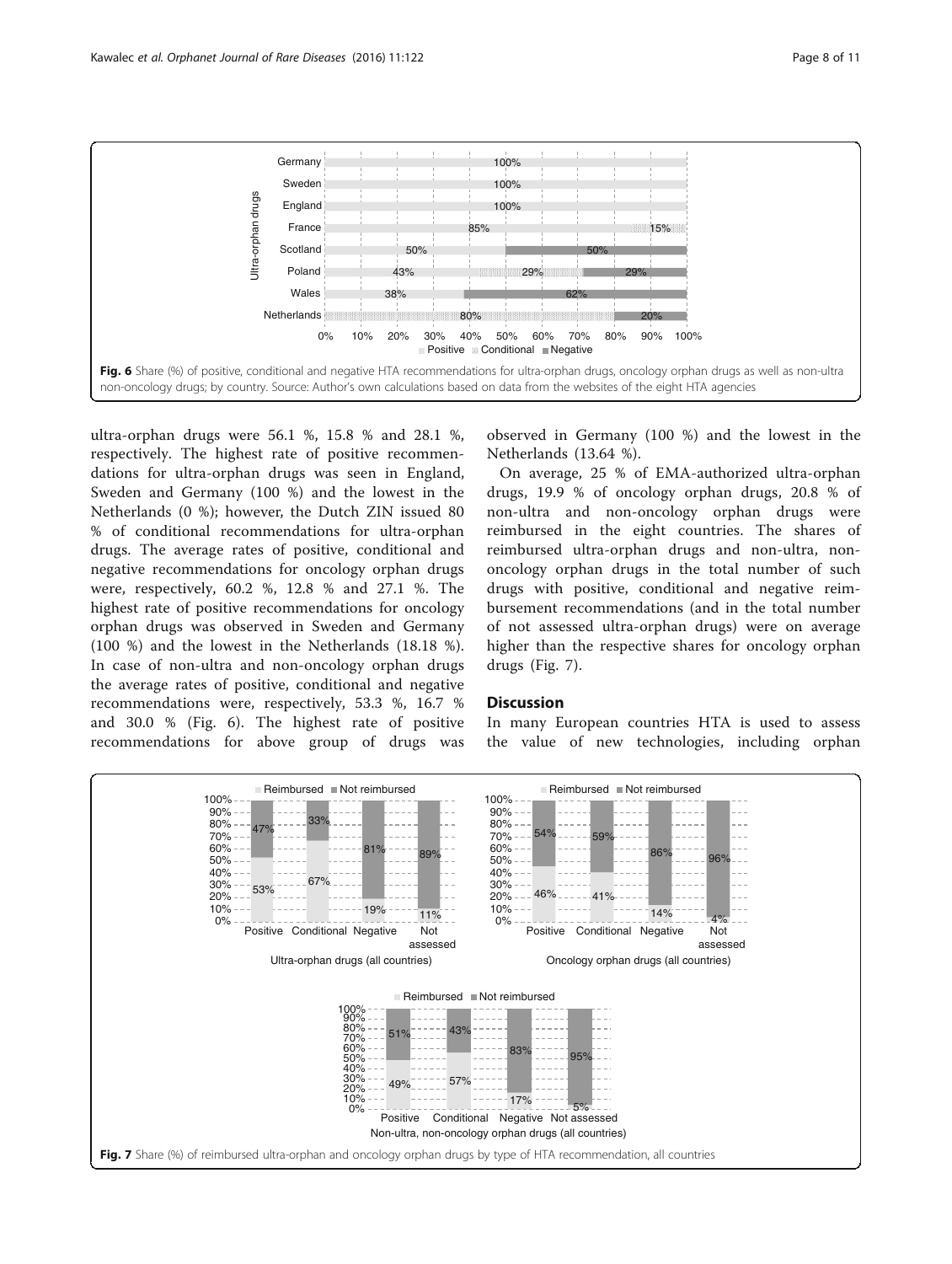drugs. This is usually more difficult for orphan compared to non-orphan drugs because reliable clinical and economic evidence required for this purpose is often unavailable for the former due to small numbers of patients. This is despite incentives for pharmaceutical companies to develop such products and the use of less stringent criteria for trials of drugs with designated orphan indications [\[11](#page-10-0)].

Based on our research it appears that the higher the number of assessed drugs, the lower the number of positive and conditional HTA recommendations. Some of countries (France, Scotland) apply special criteria to orphan drugs in the HTA process or while deciding on the reimbursement (Netherlands, Sweden) or both (Germany) (Table 4). There seems to be a positive correlation between the existence of such special HTA

Table 4 Special HTA and reimbursement considerations for orphan drugs

| Country          | Special HTA considerations for orphan drugs                                                                                                                                                                                                                                                                                                                                                                                                                                                                                                                                                                                                                                                                                                                                          | Special reimbursement considerations for orphan drugs                                                                                                                                                                                                                                                                                                                                                                                                                                                                                                                                                                                                                                                                                                                          |
|------------------|--------------------------------------------------------------------------------------------------------------------------------------------------------------------------------------------------------------------------------------------------------------------------------------------------------------------------------------------------------------------------------------------------------------------------------------------------------------------------------------------------------------------------------------------------------------------------------------------------------------------------------------------------------------------------------------------------------------------------------------------------------------------------------------|--------------------------------------------------------------------------------------------------------------------------------------------------------------------------------------------------------------------------------------------------------------------------------------------------------------------------------------------------------------------------------------------------------------------------------------------------------------------------------------------------------------------------------------------------------------------------------------------------------------------------------------------------------------------------------------------------------------------------------------------------------------------------------|
| Germany          | • Certain special HTA criteria are applied to orphan drugs:<br>- Higher p-values for small sample sizes<br>- Use of surrogate endpoints<br>- Additional benefit is considered proven at marketing<br>authorization (MA) if the budget impact is less than $\epsilon$ 50 million<br>per year for a particular indication <sup>d</sup><br>• Higher therapeutic benefit is automatically recognized for orphan<br>drugs (Section 35a, para. 1 clause 10 of the German Social Code<br>Book V), since these drugs had to prove significant additional<br>therapeutic benefit compared to other possibly already approved<br>drugs as part of the European marketing authorization procedure                                                                                               | • The ascertainment of an additional benefit, which is automatic<br>for orphan drugs, is also binding for subsequent administrative<br>acts, which includes reimbursement decisions by the G-BA (body<br>issuing reimbursement decisions)<br>• IQWiG (body issuing HTA recommendations) only assesses target<br>population size and drug budget impact to all population, and the<br>G-BA decides only on the extent of additional benefit (this applies<br>to all drugs, not only orphan drugs)<br>• While there are no specific pricing considerations for orphan<br>drugs, the latter are often characterized as having no therapeutic<br>alternatives (by G-Ba and IQWiG) - this makes comparison with<br>existing therapies impossible and means free pricing in practice |
| France           | • Certain special HTA criteria are applied to orphan drugs:<br>- Additional benefit is considered proven at MA if the budget<br>impact is less than $\epsilon$ 30 million per year for a particular indication<br>- Accelerated HTA procedure is available for all innovative drugs<br>(not only for orphan drugs)<br>• The Ministry of Health decides on the reimbursement of the<br>drug, taking into the SMR and ASMR considerations<br>• The Agency for the Sanitary Security of Health Products (Agence<br>Française de Sécurité Sanitaire des Produits de Santé) can issue<br>authorization for temporary use in case of life-threatening condi-<br>tions or/and when there is no therapeutic alternative (this is not<br>specific to orphan drugs but can be applied to them) | None                                                                                                                                                                                                                                                                                                                                                                                                                                                                                                                                                                                                                                                                                                                                                                           |
| Netherlands None |                                                                                                                                                                                                                                                                                                                                                                                                                                                                                                                                                                                                                                                                                                                                                                                      | • Hospitals may apply for full additional funding for orphan drugs<br>that are prescribed within their institution. The additional<br>temporally funding considers therapeutic value, cost prognosis and<br>outcomes research – treatment of all patients need to be<br>documented in a patient registry<br>. In case of orphan drugs the therapeutic value, the severity of the<br>disease and the efficient prescription will be important for the<br>decision on definitive listing/funding                                                                                                                                                                                                                                                                                 |
| Poland           | None                                                                                                                                                                                                                                                                                                                                                                                                                                                                                                                                                                                                                                                                                                                                                                                 | None                                                                                                                                                                                                                                                                                                                                                                                                                                                                                                                                                                                                                                                                                                                                                                           |
| Sweden           | None                                                                                                                                                                                                                                                                                                                                                                                                                                                                                                                                                                                                                                                                                                                                                                                 | • TLV (body issuing reimbursement decisions) usually accepts a<br>higher willingness-to-pay threshold for treatment of severe condi-<br>tions; the human value principle implies equality of all people,<br>while the principles of need and solidarity imply that conditions<br>for which there is a greater need take precedence over others; in<br>practice this means a higher cost-effectiveness threshold may be<br>considered for orphan drugs                                                                                                                                                                                                                                                                                                                          |
| England          | None                                                                                                                                                                                                                                                                                                                                                                                                                                                                                                                                                                                                                                                                                                                                                                                 | None                                                                                                                                                                                                                                                                                                                                                                                                                                                                                                                                                                                                                                                                                                                                                                           |
| Scotland         | • Certain special HTA criteria are applied to orphan drugs:<br>- Lower levels of evidence are accepted for clinical trials (e.g., on<br>efficacy and safety) and in economic evaluations<br>- Additional data may be required (e.g., surrogate markers and<br>quality-of-life data)                                                                                                                                                                                                                                                                                                                                                                                                                                                                                                  | None                                                                                                                                                                                                                                                                                                                                                                                                                                                                                                                                                                                                                                                                                                                                                                           |
| Wales            | None                                                                                                                                                                                                                                                                                                                                                                                                                                                                                                                                                                                                                                                                                                                                                                                 | None                                                                                                                                                                                                                                                                                                                                                                                                                                                                                                                                                                                                                                                                                                                                                                           |

## Sources: [[2](#page-10-0)–[10\]](#page-10-0)

Notes: <sup>a</sup>With the exception of orphan drugs, the new Pharmaceutical Market Reorganisation Act of 2010 made the early evaluation of the additional benefit of a pharmaceutical product by the G-BA mandatory after MA; nevertheless, manufacturers of orphan drugs need to submit a dossier so that the G-BA can assess the level of additional benefit and use this in price negotiations, if needed [\[6\]](#page-10-0). MA marketing authorization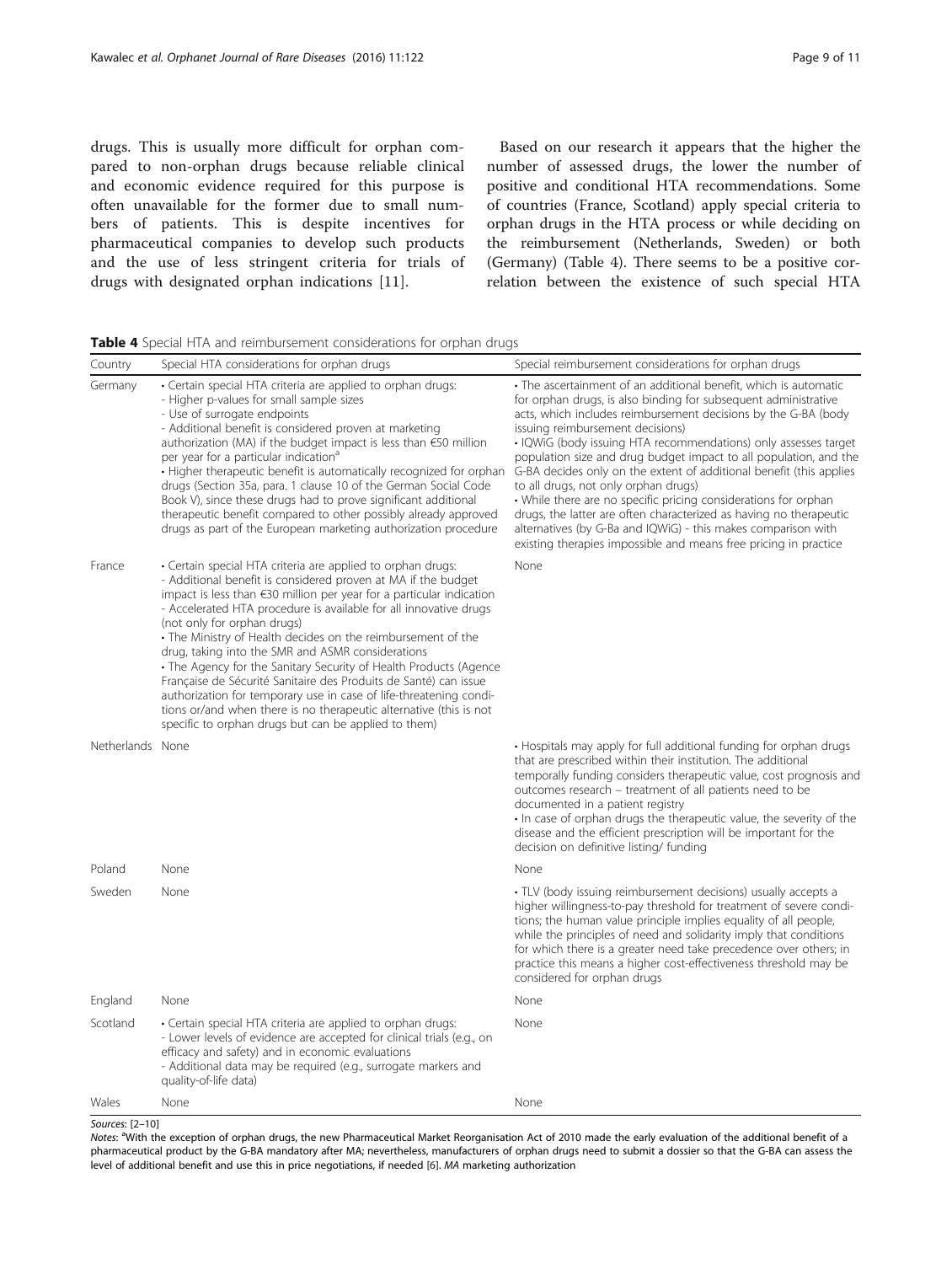criteria and the shares of orphan drugs with positive or negative HTA recommendations and between the existence of special criteria in the reimbursement process and the shares of orphan drugs that are actually reimbursed. As it was not an objective of our analysis, we suggest further studies on this topic in a future.

In terms of HTA rejection rates (probability of negative HTA recommendations), Mardiguian et al. [[12](#page-10-0)] found that NICE in England had the highest rejection rate (40 %) while SMC in Scotland had one of the lowest rejection rates (30 %) among the five countries considered (Australia, Canada, England, Scotland and Wales). In our analysis we found that England had a lower rejection rate than Scotland (35 % compared to 47.5 %). This is likely explained by the fact that our sample size (101 drugs) was much higher than that of Mardiguian and colleagues (29 drugs) but comparisons of countries with different healthcare systems (England vs. Australia or Canada) should be performed with caution. Mycka et al. [[13\]](#page-10-0) compared orphan drugs assessment in Germany with HTA agencies in five other countries. However, also in this case it is difficult to compare their results with the results of our analysis given the differences in the sample sizes (19 vs. 101) and healthcare systems. To our best knowledge no other evaluations referring to the types of HTA agencies' recommendations or the relationship between the type of HTA recommendations and the reimbursement status of drugs were performed and published elsewhere

While more than 78 % of approved orphan drugs have been assessed by the European HTA agencies, only a fifth of them (21 %) is reimbursed from public funds. While this also applies to oncology orphan drugs (79 % have been assessed and 20 % have been reimbursed) and non-ultra, non-oncology orphan drugs (80 % and 21 %, respectively), the share of ultra-orphan drugs that are reimbursed is higher (25 %) (72 % of identified ultraorphan drugs have been assessed by the HTA agencies). This may be because the likelihood of being able to use an alternative treatment for ultra-orphan diseases is much lower than for non-ultra-orphan diseases. Countries that have special criteria for orphan drugs in the reimbursement processes appear to have higher shares of assessed drugs that are reimbursed from public funds; however, this relationship has not been tested in anyway.

It should be noticed that reimbursement recommendations and reimbursement status of drugs are not the same aspects. Due to financial limitations on reimbursement and increasing costs of pharmacotherapy an aggregating difference between positive recommendations and positive reimbursement decisions (what means a real access to pharmacotherapy) is observed in various countries.

Moreover, in majority of European countries no reimbursement is possible for orphan drugs without previous HTA assessment, which is a tool providing decision makers useful information on clinical efficacy, costs and cost-effectiveness of drugs and let allocate public coverage on pharmacotherapy which should be reimbursed in the lack of sufficient financial resources; we speculate that in coming years in all EU member states such assessment for orphan drugs should be obligatory. On the other hand in some countries (e.g. Poland) some changes of too strict reimbursement requirements for orphan drugs are about to be implemented; currently in Poland tjust the same reimbursement procedures as for drugs used in non-rare diseases have been applied for orphans but probably in coming months a new law will be launched in Poland with a submission of a justification of the proposed price of orphan drug instead of submitting a full economic analysis. This means that the cost-effectiveness analyses for orphan drugs will no longer be obligatory but clinical analysis as well as budget impact analysis should still be submitted during application for reimbursement of orphan drugs in Poland. The similar approach to the orphan drugs' assessment is observed in France – HAS does not examine the economic evidence in a reimbursement process [[14\]](#page-10-0). In Germany there is a lower accepted significance level for p-values in case of assessment of orphan drugs' clinical outcomes (when sample size is small) and there is an acceptance of evidence from surrogate endpoints. The economic analysis is not required if the budget impact is less than 50 million euro per annum [\[4](#page-10-0)]. Lower levels of evidence are accepted for clinical trials for orphan drugs in Scotland and higher cost per QALY than threshold value for nonorphan drugs is accepted in economic analysis. The flexibility in willingness-to-pay threshold value in case of orphan drugs is also acceptable in Sweden [\[4](#page-10-0)].

#### Conclusions

The reimbursement status does not always correspond to the type of the recommendation issued by an HTA agency for an orphan drug. The highest rate of reimbursement is observed among drugs with positive or conditional recommendation, but high rate of reimbursement is also observed among ultra-orphan drugs that had never been assessed by any HTA agency.

#### Acknowledgements

Not applicable Funding

#### Self-financing.

#### Availability of data and materials

The dataset(s) supporting the conclusions of this article is (are) included within the article (and its additional file(s).

#### Authors' contributions

PK: conception and design of the study, collection of data, data extraction, analysis and interpretation of data, drafting the article, final approval, AS: